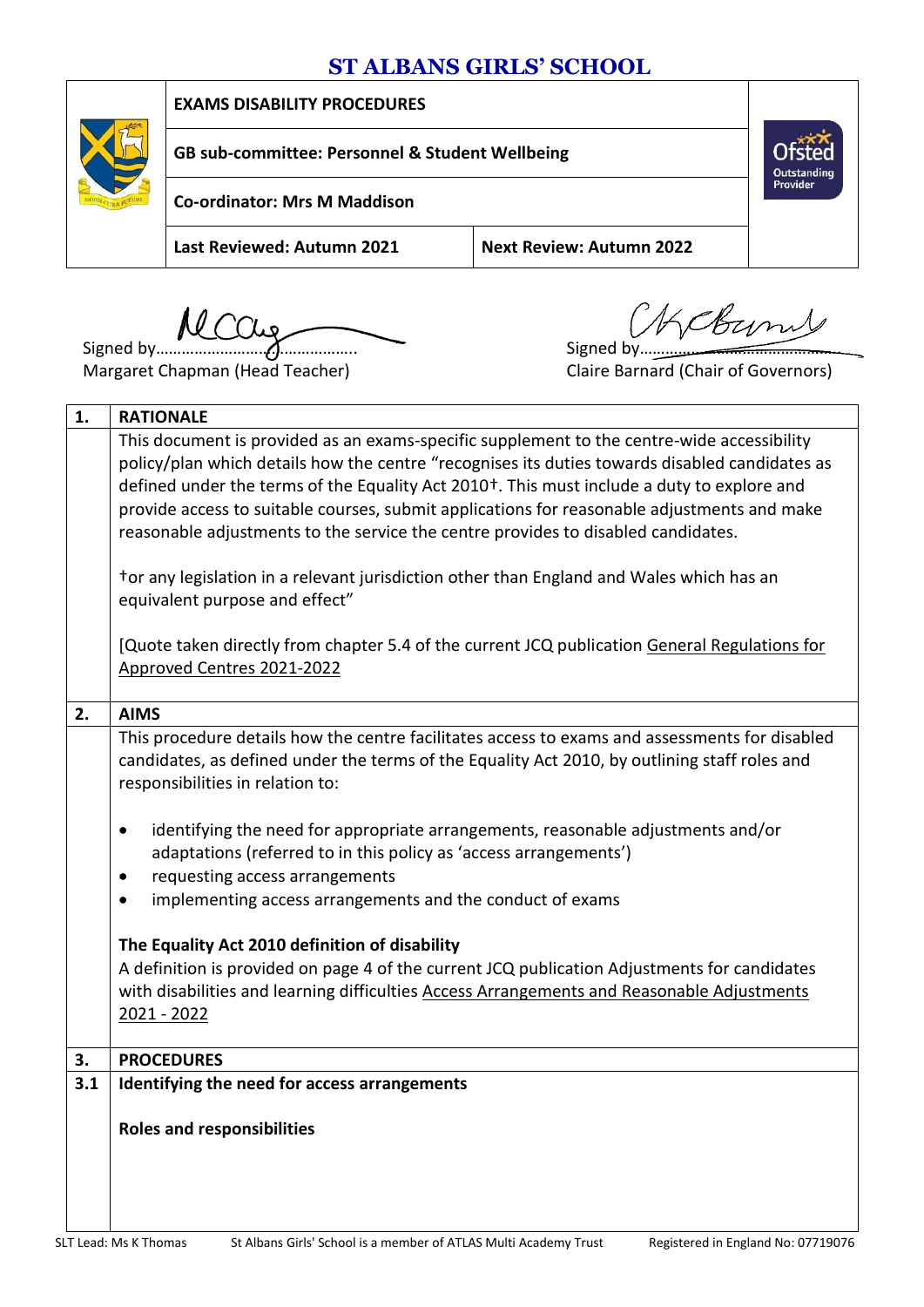## **Head of centre**

- Is familiar with the entire contents, refers to and directs relevant centre staff to the annually updated JCQ publications including General Regulations and Access Arrangements and Reasonable Adjustments (AA).
- Ensures the quality of the access arrangements process within the centre and that the correct procedures are followed as per Chapter 7 of AA.
- Ensures staff roles, responsibilities and processes in identifying, requesting and implementing access arrangements are clearly defined and documented
- Ensures a appropriately qualified assessor(s) is appointed and that evidence of the qualification(s) of the person(s) appointed is held on file

#### **Senior leaders**

Are familiar with the entire contents of the annually updated JCQ publications

## **Special educational needs coordinator (SENCo)**

- Has full knowledge and understanding of the contents, refers to and directs relevant centre staff to the annually updated JCQ publication [Access](http://www.jcq.org.uk/exams-office/access-arrangements-and-special-consideration/regulations-and-guidance) Arrangements and Reasonable Adjustments
- Ensures the quality of the access arrangements process within the centre
- Ensures the assessment process is administered in accordance with the regulations
- Maintains a (hard copy or electronic) file/e-folder for each candidate that will include JCQ/awarding body application and evidence forms, appropriate evidence to support the need for the arrangement, evidence to support normal way of working, a print out of the Aao approval and signed data protection notice 9 which provides candidate consent to their personal details being shared).
- Presents the files when requested by a JCQ Centre Inspector and addresses any queries raised.
- Leads on the access arrangements process to facilitate access for candidates
- Ensures arrangements put in place for exams/assessments reflect a candidate's normal way of working within the centre
- Presents when requested by a JCQ Centre Inspector, evidence of the assessor's qualification
- Works with teaching staff, relevant support staff and the Exams Officer to ensure centredelegated and awarding body approved access arrangements are put in place for candidates taking internal and external exams/assessments
- Provide information to evidence the normal way of working of a candidate
- Conducts appropriate assessments to identify the need(s) of a candidate
- $\bullet$  Provides appropriate evidence to confirm the need(s) of a candidate
- Completes appropriate documentation as required by the regulations of JCQ and the awarding body
- Ensures the need for access arrangements for a candidate is considered on a subject by subject basis

#### **Teaching staff**

- Inform the SENCo of any support that might be needed by a candidate
- Support the SENCo in determining the need for and implementing access arrangements

## **Assessor of candidates with learning difficulties**

 (An assessor of candidates with learning difficulties will be an appropriately qualified access arrangements assessor/psychologist/specialist assessor)

• Has detailed understanding of the current JCQ publication [Access](http://www.jcq.org.uk/exams-office/access-arrangements-and-special-consideration/regulations-and-guidance) Arrangements and Regulations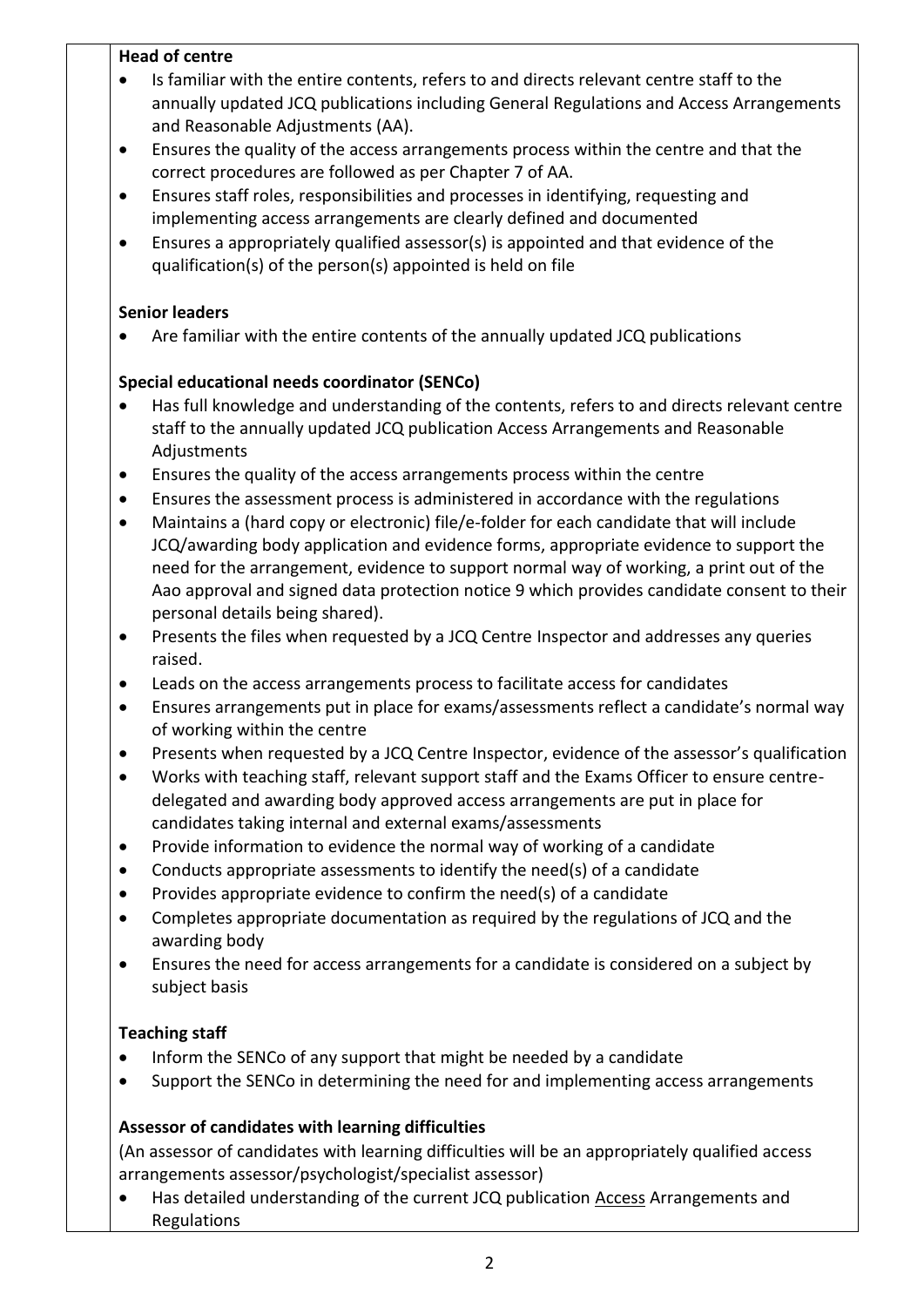|     | Evidence of the assessor's qualification(s) is obtained before he/she assesses candidates                                                                                                   |  |  |  |  |  |
|-----|---------------------------------------------------------------------------------------------------------------------------------------------------------------------------------------------|--|--|--|--|--|
|     | and that evidence of the qualification(s) of the person(s) appointed is held on file                                                                                                        |  |  |  |  |  |
| 3.2 | <b>Requesting access arrangements</b>                                                                                                                                                       |  |  |  |  |  |
|     | <b>Roles and responsibilities</b>                                                                                                                                                           |  |  |  |  |  |
|     |                                                                                                                                                                                             |  |  |  |  |  |
|     | Special educational needs coordinator (SENCo)<br>Determines if the arrangements identified for a candidate require prior approval from the                                                  |  |  |  |  |  |
|     | awarding body before the arrangements are put in place or if approval is centre-delegated                                                                                                   |  |  |  |  |  |
|     | <b>Exams Officer</b>                                                                                                                                                                        |  |  |  |  |  |
|     | Is familiar with the entire contents of the annually updated JCQ publication General<br>$\bullet$                                                                                           |  |  |  |  |  |
|     | Regulations and is aware of information contained in <b>Access</b> Arrangements and Regulations                                                                                             |  |  |  |  |  |
|     | where this may be relevant to the Exams Officer role                                                                                                                                        |  |  |  |  |  |
|     | Ensures arrangements put in place for exams/assessments reflect a candidate's normal way<br>$\bullet$                                                                                       |  |  |  |  |  |
|     | of working within the centre                                                                                                                                                                |  |  |  |  |  |
|     | Ensures that all assessments carried out and arrangements put in place comply with JCQ<br>$\bullet$                                                                                         |  |  |  |  |  |
|     | and awarding body regulations and guidance                                                                                                                                                  |  |  |  |  |  |
|     | Follows guidance in Access Arrangements and Regulations Chapter 8 to process approval<br>$\bullet$<br>applications for access arrangements for GCSE and GCE qualifications                  |  |  |  |  |  |
|     | Applies for approval where this is required, through Access arrangements online (AAO), or<br>$\bullet$                                                                                      |  |  |  |  |  |
|     | through the awarding body where qualifications sit outside the scope of AAO                                                                                                                 |  |  |  |  |  |
|     | Ensures appropriate and required evidence is held on file to confirm validation responses in<br>$\bullet$                                                                                   |  |  |  |  |  |
|     | AAO including the completion of JCQ Form 8, where required, and a body of evidence to                                                                                                       |  |  |  |  |  |
|     | substantiate the candidate's normal way of working within the centre                                                                                                                        |  |  |  |  |  |
|     | Confirms by ticking the 'Confirmation' box prior to submitting the application for approval<br>$\bullet$                                                                                    |  |  |  |  |  |
|     | that the 'malpractice consequence statement' has been read and accepted                                                                                                                     |  |  |  |  |  |
|     | Makes an awarding body referral through AAO where the initial application for approval<br>$\bullet$<br>may not be approved by AAO, where it is deemed by the centre that the candidate does |  |  |  |  |  |
|     | meet the criteria for the arrangement(s)                                                                                                                                                    |  |  |  |  |  |
|     | Ensures that arrangements, and approval where required, are in place before a candidate<br>$\bullet$                                                                                        |  |  |  |  |  |
|     | takes his/her first exam or assessment (which is externally assessed or internally                                                                                                          |  |  |  |  |  |
|     | assessed/externally moderated)                                                                                                                                                              |  |  |  |  |  |
|     | Ensures that where approval is required that this is applied for by the awarding body<br>$\bullet$<br>deadline                                                                              |  |  |  |  |  |
|     | Supports the SENCo in maintaining candidate files that include:<br>$\bullet$                                                                                                                |  |  |  |  |  |
|     | completed JCQ/awarding body application forms and evidence forms                                                                                                                            |  |  |  |  |  |
|     | appropriate evidence to support the need for the arrangement where required<br>$\bullet$                                                                                                    |  |  |  |  |  |
|     | appropriate evidence to support normal way of working within the centre<br>$\bullet$                                                                                                        |  |  |  |  |  |
|     | in addition, for GCSE and GCE qualifications (where approval is required), a print out<br>$\bullet$                                                                                         |  |  |  |  |  |
|     | of the AAO approval and a signed data protection notice (which provides candidate                                                                                                           |  |  |  |  |  |
|     | consent to their personal details being shared)                                                                                                                                             |  |  |  |  |  |
|     | Presents the files when requested by a JCQ Centre Inspector                                                                                                                                 |  |  |  |  |  |
|     | <b>Internal exams</b>                                                                                                                                                                       |  |  |  |  |  |
|     | Liaises with teaching staff regarding any appropriate modified paper requirements for<br>$\bullet$<br>candidates                                                                            |  |  |  |  |  |
|     | Liaises with the SENCo to ensure AAO approval is in place for early opening of papers where<br>$\bullet$                                                                                    |  |  |  |  |  |
|     | this may be required where the centre is permitted to modify a timetabled written                                                                                                           |  |  |  |  |  |
|     | component exam paper (copy on coloured paper, enlarge to A3 or copy to single sided                                                                                                         |  |  |  |  |  |
|     | print)                                                                                                                                                                                      |  |  |  |  |  |
|     | Following the appropriate process (AAO for GCE and GCSE; JCQ Form 7 or Form VQ/EA),<br>$\bullet$                                                                                            |  |  |  |  |  |

orders published modified papers, by the awarding body's deadline for the exam series, where these may be required for a candidate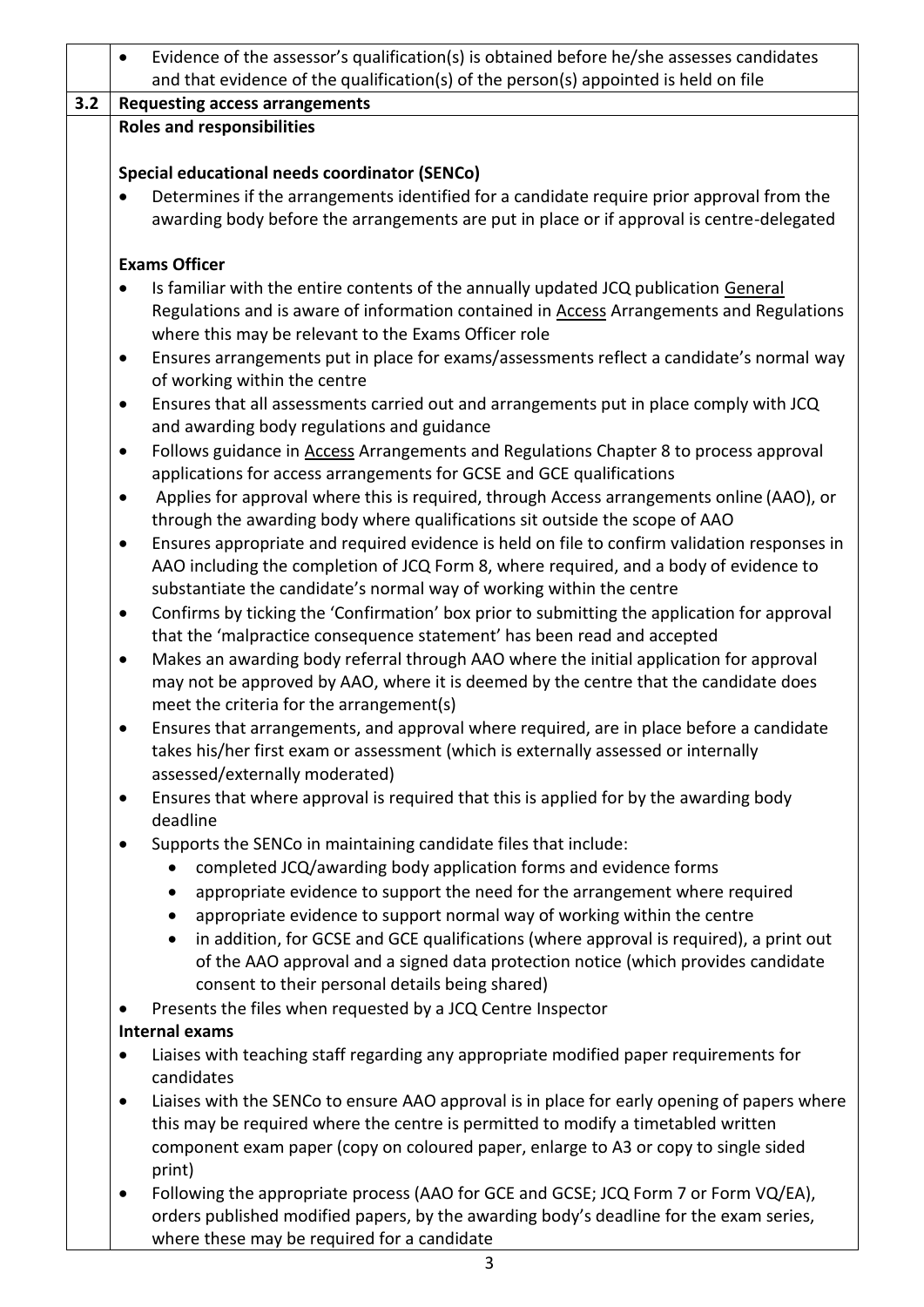### **3.3 Implementing access arrangements and the conduct of exams Roles and responsibilities**

## **External assessments**

These are assessments which are normally set and marked/examined by an awarding body which must be conducted according to awarding body instructions and/or the JCQ publication [Instructions for conducting examinations](http://www.jcq.org.uk/exams-office/ice---instructions-for-conducting-examinations) (ICE).

## **Head of Centre**

 Supports the SENCo, the Exams Officer and other relevant centre staff in ensuring appropriate arrangements, adjustments and adaptations are in place to facilitate access for disabled candidates to exams

## **Special educational needs coordinator (SENCo)**

- Ensures appropriate arrangements, adjustments and adaptations are in place to facilitate access for candidates where they are disabled within the meaning of the Equality Act (unless a temporary emergency arrangement is required at the time of an exam)
- Ensures a candidate is involved in any decisions about arrangements, adjustments and/or adaptations that may be put in place for him/her and ensures the candidate understands what will happen at exam time
- Liaises with the Exams Officer (Exams Officer) regarding facilitation and invigilation of access arrangement candidates in exams

## **Exams Officer**

- Understands and follows instructions for *Invigilation arrangements for candidates with access arrangements and Access arrangements* in JCQ Instructions for Conducting Examinations 2021-2022
- Is familiar with and follows the Checklist for heads of centre and examination officers The Equality Act 2010 and conduct of examinations provided in the current JCQ [ICE.](http://www.jcq.org.uk/exams-office/ice---instructions-for-conducting-examinations)
- Ensures a candidate is involved in any decisions about arrangements, adjustments and/or adaptations that may be put in place for him/her and ensures the candidate understands what will happen at exam time
- Ensures exam information (JCQ information for candidates documents, individual exam timetable etc.) is adapted where this may be required for a disabled candidate to access it
- Ensures that prior to any arrangements being put in place checks are made that arrangements do not impact on any assessment criteria/competence standards being tested
- Ensures that any arrangements put in place do not unfairly disadvantage or advantage disabled candidates
- Appoints appropriate centre staff as facilitators to support candidates (practical assistant, prompter, Oral Language Modifier, reader, scribe or Communication Professional)
- Ensures facilitators supporting candidates are appropriately trained and understand the rules of the particular access arrangement(s)
- Ensures the facilitator is known by or introduced to the candidate prior to exams
- Ensures a facilitator acting as a prompter is aware of the appropriate way to prompt depending on the needs of the candidate
- Ensures that invigilators are made aware of the Equality Act 2010 and are trained in disability issues
- Ensures cover sheets, where these are required by the arrangement are completed as required by facilitators
- Ensures a record of the content of training given to those facilitating an access arrangement is kept on file and retained until after the deadline for reviews of marking has passed or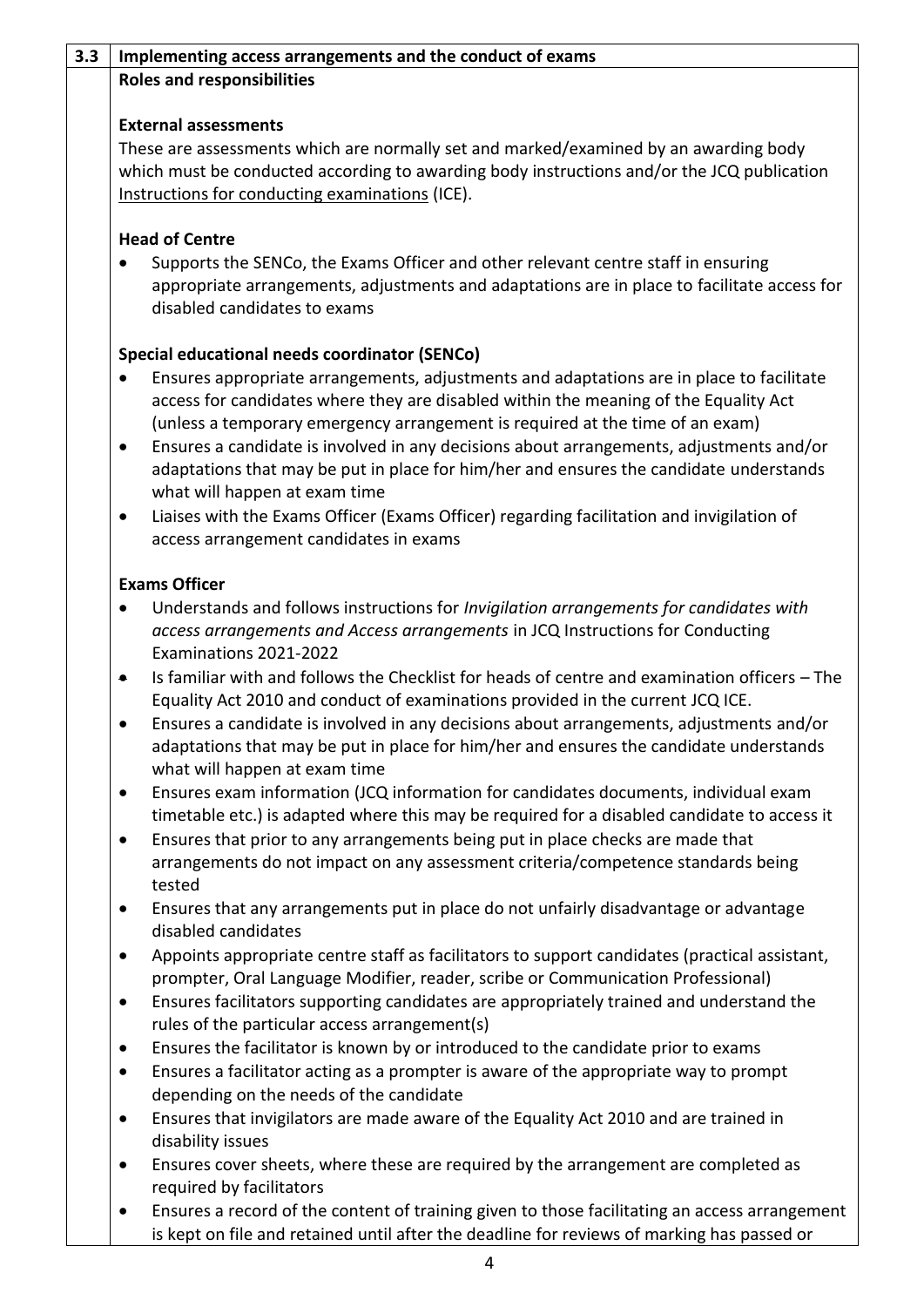until any appeal, malpractice or other results enquiry has been completed, whichever is later.

Ensures candidates with access arrangements are identified on exam room seating plans.

## **Other relevant centre staff**

 Support the SENCo and the Exams Officer to ensure appropriate arrangements, adjustments and adaptations are in place to facilitate access for disabled candidates to exams

#### **Internal assessments**

These are non-examination assessments (NEA) which are normally set by a centre/awarding body, marked and internally verified by the centre and moderated by the awarding body. "Externally marked and/or externally set practical examinations taken at different times across centres are classified as 'NEA'."

[Quote taken from the JCQ publication [Instructions for conducting](http://www.jcq.org.uk/exams-office/non-examination-assessments) non-examination [assessments](http://www.jcq.org.uk/exams-office/non-examination-assessments) – Foreword

#### **Special educational needs coordinator (SENCo)**

- Liaises with teaching staff to implement appropriate access arrangements for candidates
- Ensures centre-delegated and awarding body approved arrangements are in place prior to a candidate taking his/her first formal supervised assessment

## **Teaching staff**

- Support the SENCo in implementing appropriate access arrangements for candidates
- Liaise with the SENCo regarding assessment materials that may need to be modified for a candidate

#### **Examination Officer**

- Ensures candidates are aware of the access arrangements that are in place for their assessments
- Ensures facilitators supporting candidates are appropriately trained and understand the rules of the particular access arrangement(s)
- Ensures cover sheets are completed as required by facilitators
- Liaises with the teacher where a facilitator may be required to support a candidate requiring an emergency (temporary) access arrangement at the time of his/her formal supervised assessment
- Provide the SENCo with assessment schedules to ensure arrangements are put in place when required

These are exams or tests which are set and marked within the centre; normally a pre-cursor to external assessments.

#### **Special educational needs coordinator (SENCo)**

Liaises with teaching staff to implement appropriate access arrangements for candidates

#### **Teaching staff**

- Support the SENCo in implementing appropriate access arrangements for candidates
- Provide exam materials that may need to be modified for a candidate

## **Examination Officer**

 Provide the SENCo with internal exam timetable to ensure arrangements are put in place when required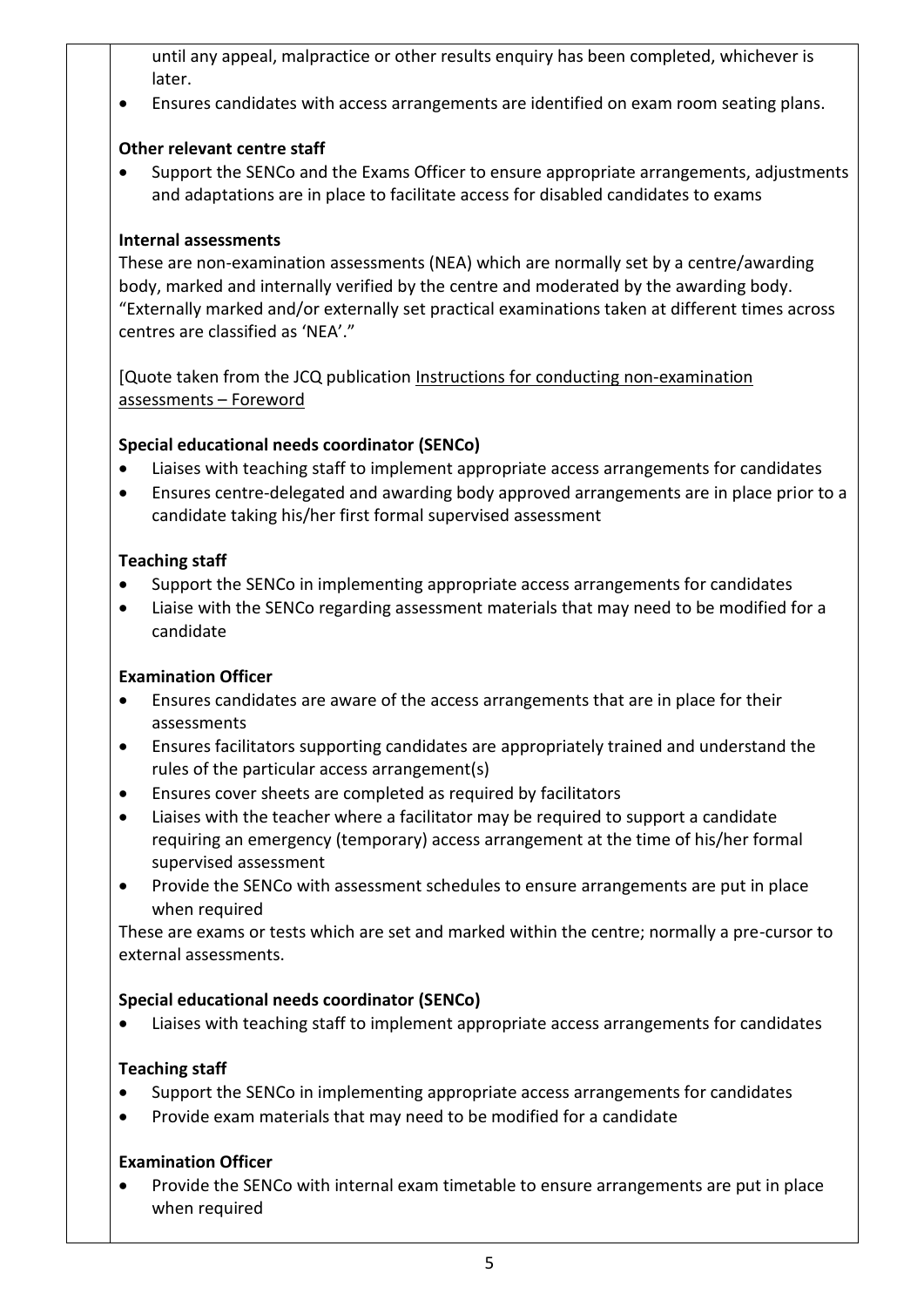| 3.4 | <b>Facilitating Access - Examples</b>                                                                                                                                                                                                                    |  |  |  |  |
|-----|----------------------------------------------------------------------------------------------------------------------------------------------------------------------------------------------------------------------------------------------------------|--|--|--|--|
|     | The following information confirms the centre's good practice in relation to the Equality Act                                                                                                                                                            |  |  |  |  |
|     | 2010 and the conduct of examinations.                                                                                                                                                                                                                    |  |  |  |  |
|     | On a candidate by candidate basis, consideration is given to                                                                                                                                                                                             |  |  |  |  |
|     | adapting assessment arrangements<br>$\bullet$<br>adapting assessment materials<br>$\bullet$<br>the provision of specialist equipment or adaptation of standard equipment<br>$\bullet$<br>adaptation of the physical environment for access purposes<br>٠ |  |  |  |  |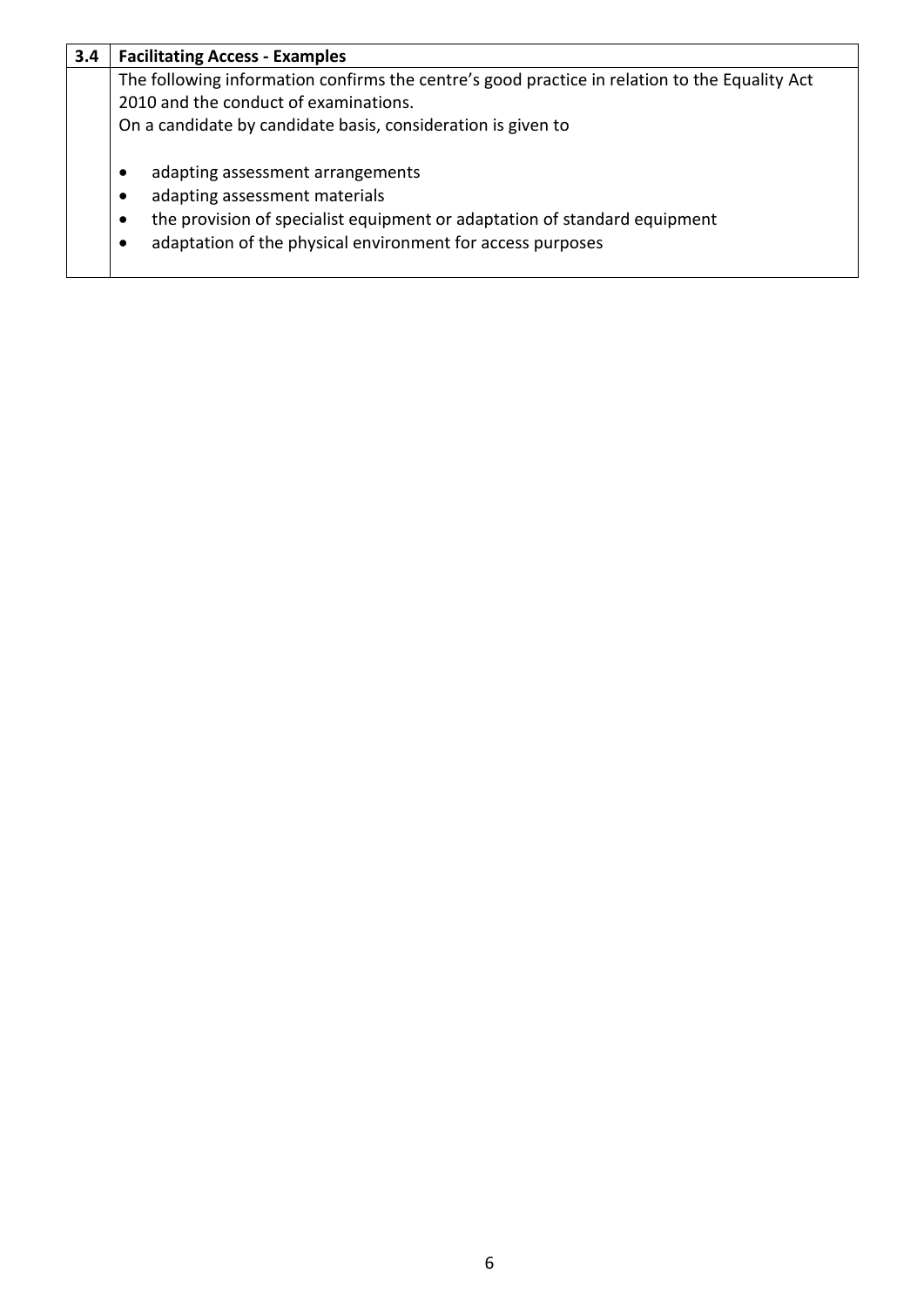The table provides example arrangements, adjustments and adaptations that are considered to meet the need(s) of a candidate and the actions that would be taken by the centre for the purposes of facilitating access:

| <b>Example of candidate</b><br>need(s) | <b>Arrangements</b><br>explored | <b>Centre Actions</b>                                                                                                                                                                                                                                   |
|----------------------------------------|---------------------------------|---------------------------------------------------------------------------------------------------------------------------------------------------------------------------------------------------------------------------------------------------------|
| A medical condition                    | Alternative site                | SENCo gathers evidence to support the need for the candidate to take exams at home and provides                                                                                                                                                         |
| which prevents the                     | for the conduct                 | written statement for file to confirm the need                                                                                                                                                                                                          |
| candidate from taking                  | of examinations                 | Approval confirmed by SENCo; AAO approval for both arrangements not required                                                                                                                                                                            |
| exams in the centre                    | Supervised rest<br>breaks       | SENCo and/or Exams Officer discussion with candidate and parents to confirm the arrangements that<br>should be put in place                                                                                                                             |
|                                        |                                 | Exams Officer submits appropriate 'Alternative site form' for timetabled written exams to awarding<br>body/bodies online through CAP                                                                                                                    |
|                                        |                                 | Exams Officer provides candidate with exam timetable and JCQ information for candidates and<br>confirms with candidate the information is understood. Exams Officer to confirm with candidate that<br>medical condition still in place day before exam. |
|                                        |                                 | Exams Officer allocates invigilator(s) to candidate's timetable; confirms time of collection of exam<br>papers and materials                                                                                                                            |
|                                        |                                 | Invigilator monitors candidate's condition for each exam and records any issues on incident log                                                                                                                                                         |
|                                        |                                 | Invigilator records rest breaks (time and duration) on incident log and confirms set time given for exam                                                                                                                                                |
|                                        |                                 | Invigilator briefs Exams Officer after each exam on how candidate's performance in exam may have<br>been affected by his/her condition                                                                                                                  |
|                                        |                                 | Exams Officer discusses with Head of Centre whether special consideration would be valid $-p$ resent but                                                                                                                                                |
|                                        |                                 | disadvantages.                                                                                                                                                                                                                                          |
|                                        |                                 | Exams Officer processes request(s) for special consideration where applicable; incident log(s) provides                                                                                                                                                 |
|                                        |                                 | supporting evidence                                                                                                                                                                                                                                     |
|                                        |                                 | Exams Officer to update candidate and parent                                                                                                                                                                                                            |
| Persistent and                         | Reader/                         | SENCo confirms candidate is disabled within the meaning of the Equality Act 2010                                                                                                                                                                        |
| significant difficulties               | computer                        | Papers checked for those testing reading                                                                                                                                                                                                                |
| in accessing written                   | reader                          | Reader/Computer reader/examination reading pen sourced for use in papers (or sections of papers)                                                                                                                                                        |
| text                                   | 25% Extra time                  | testing reading OR up to 50% extra time awarded                                                                                                                                                                                                         |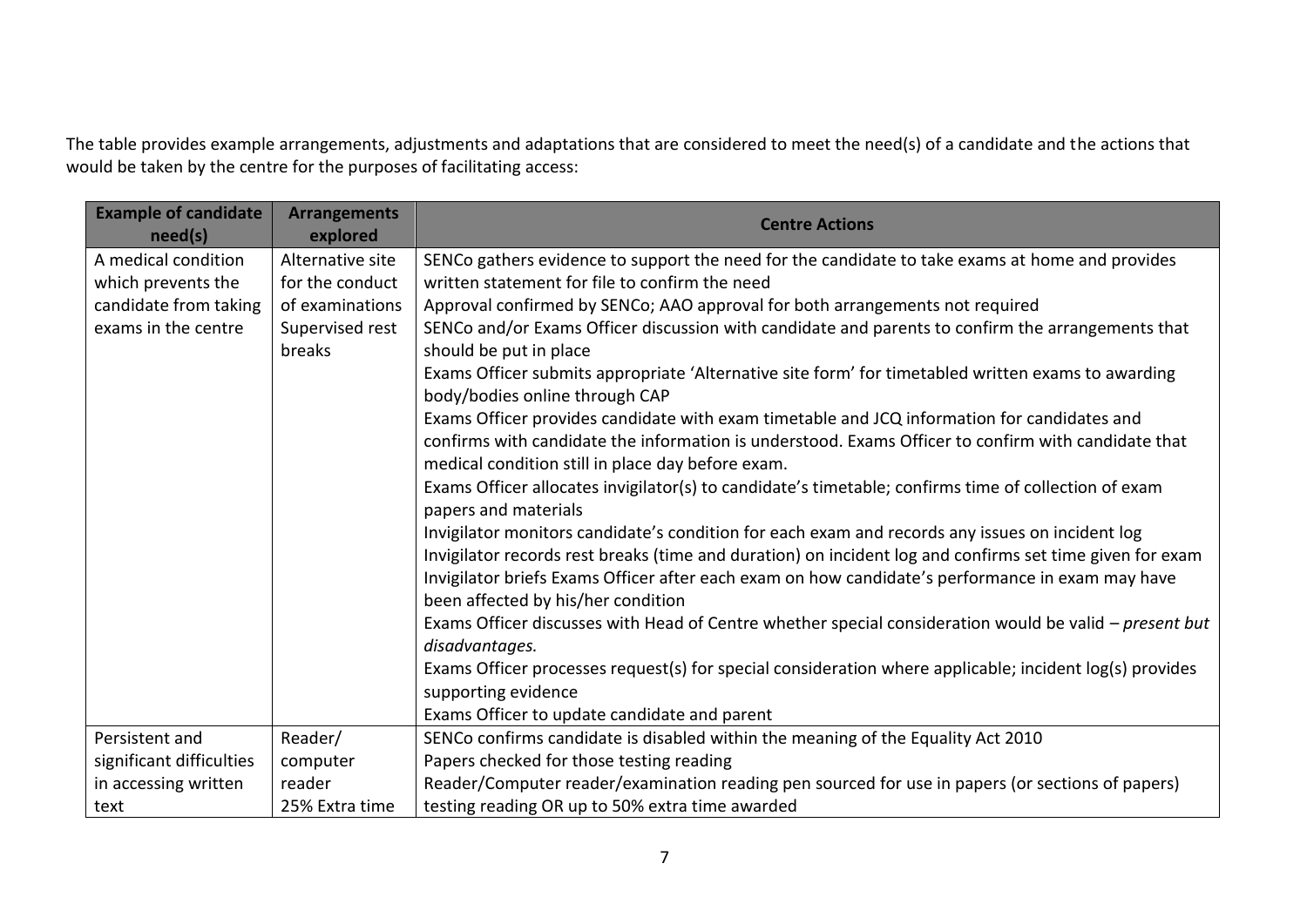|                           | Separate          | A short concise file note produced on centre headed paper, signed and dated and kept on file,             |
|---------------------------|-------------------|-----------------------------------------------------------------------------------------------------------|
|                           | invigilation      | confirming the nature of the candidate's impairment and that the use of a Reader/Computer                 |
|                           | within the        | reader/examination reading pen reflects his/her normal way of working within the centre.                  |
|                           | centre            | Form 8, signed and dated, with Sections A, B and C completed; kept on file with body of supporting        |
|                           |                   | evidence, printed approval from AAO and signed data protection notice                                     |
| Significant difficulty in | Prompter          | SENCo gathers evidence to support substantial and long term adverse impairment                            |
| concentrating             | Separate          | SENCo/Exams Officer Confirm with candidate how and when they will be prompted                             |
|                           | invigilation      | Exams Officer briefs invigilator to monitor candidate and the method of prompting (call out his name to   |
|                           | within the        | bring his attention back to the paper - confirms requirement for separate room)                           |
|                           | centre            |                                                                                                           |
| A wheelchair user         | <b>Desk</b>       | Applies for practical assistant to help candidate set up wheelchair and other equipment in a practical    |
|                           | Rooms             | assessment; approval automatically fails so awarding body referral lists the tasks that will be performed |
|                           | <b>Facilities</b> | Provides height adjustable desk in exam room                                                              |
|                           | Seating           | Allocates exam room on ground floor near adapted bathroom facilities                                      |
|                           | arrangements      | Spaces desks to allow wheelchair access                                                                   |
|                           | Practical         | Seats candidate near exam room door                                                                       |
|                           | assistant         | Confirms arrangements in place to assist the candidate in case of emergency evacuation of the exam        |
|                           |                   | room                                                                                                      |
|                           |                   | Practical assistant cover sheet printed from AAO; to be completed by facilitator and inserted inside the  |
|                           |                   | candidate's work where this may be applicable to the assessment                                           |
| Significant anxiety       | Re-seated         | Candidate to be taken out of exam room and to sit with Exams Officer.                                     |
| and panic attack          | Rest breaks       | While panic attack subsides candidate to be reassured that they can be reseated and can resume their      |
|                           |                   | exam.                                                                                                     |
|                           |                   | Parents to be called if this is thought to be helpful.                                                    |
|                           |                   | Candidate might need to be moved to a smaller venue.                                                      |
|                           |                   | Incident log to be completed and an application for Special Consideration to be submitted.                |